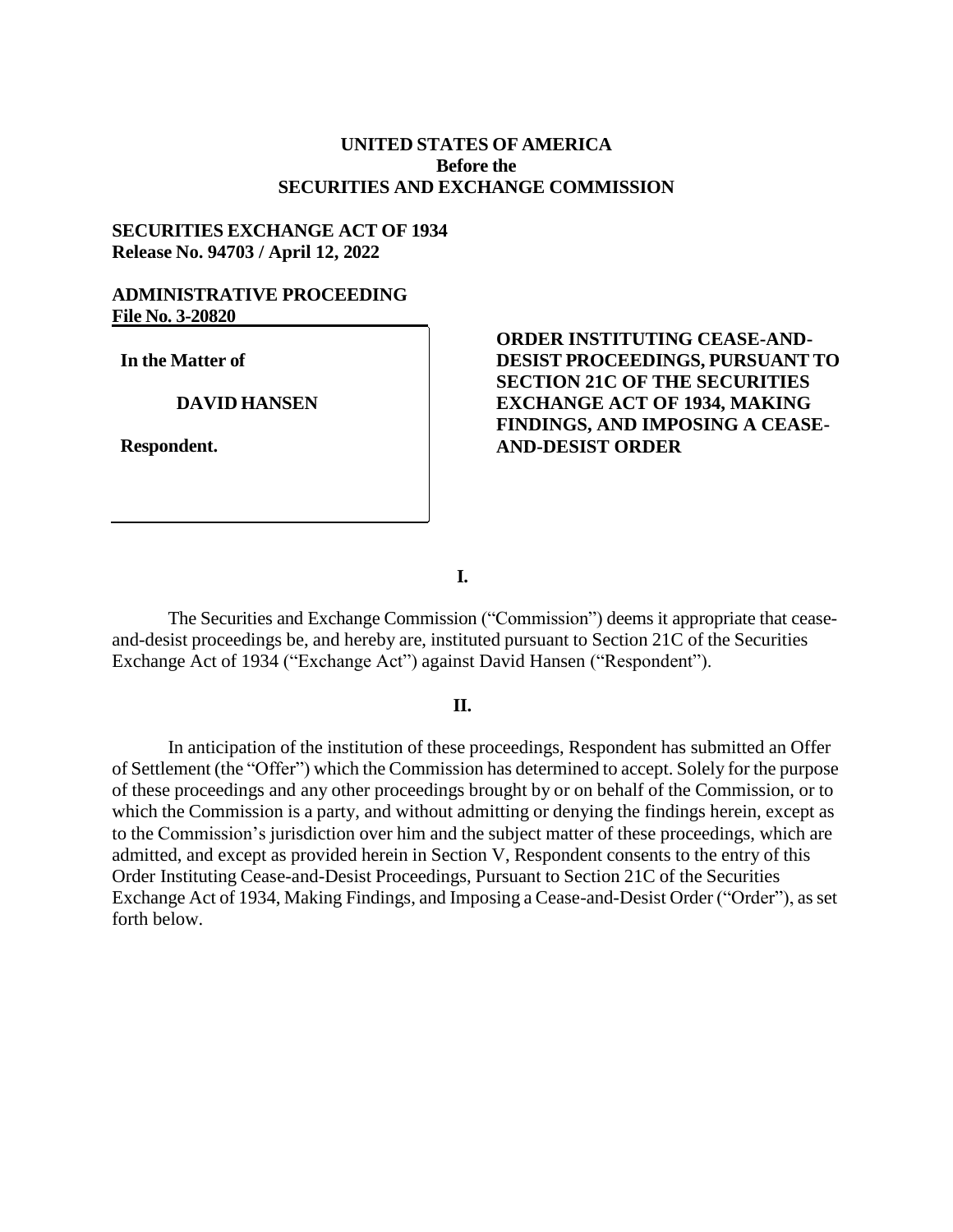## **III.**

On the ba[s](#page-1-0)is of this Order and Respondent's Offer, the Commission finds<sup>1</sup> that:

# **Respondent**

1. Respondent was a co-founder of NS8, Inc. and at various points served as its Managing Director of Technical Operations and Strategy, Chief of Staff, and Chief Information Officer. Respondent resigned from NS8, Inc. in February 2020. Respondent, 42 years old, is a resident of Vega Alta, Puerto Rico.

# **Relevant Entity**

2. NS8, Inc. ("NS8"), now known as Cyber Litigation, Inc., was a Delaware corporation with its principal place of business in Las Vegas, Nevada. NS8 was a technology company that offered fraud detection and prevention software. Neither NS8 nor its securities have ever been registered with the Commission. In October 2020, NS8 entered bankruptcy in the proceeding *In re Cyber Litigation Inc.*, No. 20-12702 (Bankr. D. Del. 2020).

# **Facts**

# **A. The Statutory and Regulatory Framework Protecting Whistleblowers**

3. The Dodd-Frank Wall Street Reform and Consumer Protection Act ("Dodd-Frank Act"), enacted on July 21, 2010, amended the Exchange Act by adding Section 21F, "Securities Whistleblower Incentives and Protection." These provisions provide, among other things, financial incentives and various confidentiality protections for whistleblowers who report possible securities law violations.

4. Pursuant to the Dodd-Frank Act, the Commission adopted Rule 21F-17, which provides in relevant part:

> (a) No person may take any action to impede an individual from communicating directly with the Commission staff about a possible securities law violation, including enforcing, or threatening to enforce, a confidentiality agreement . . . with respect to such communications.

Rule 21F-17 became effective on August 12, 2011.

# **B. Hansen's Actions to Impede**

5. In 2018 and 2019, an NS8 employee (the "NS8 Employee") raised concerns internally that NS8 was overstating its number of paying customers, including that the customer

<span id="page-1-0"></span><sup>&</sup>lt;sup>1</sup> The findings herein are made pursuant to Respondent's Offer of Settlement and are not binding on any other person or entity in this or any other proceeding.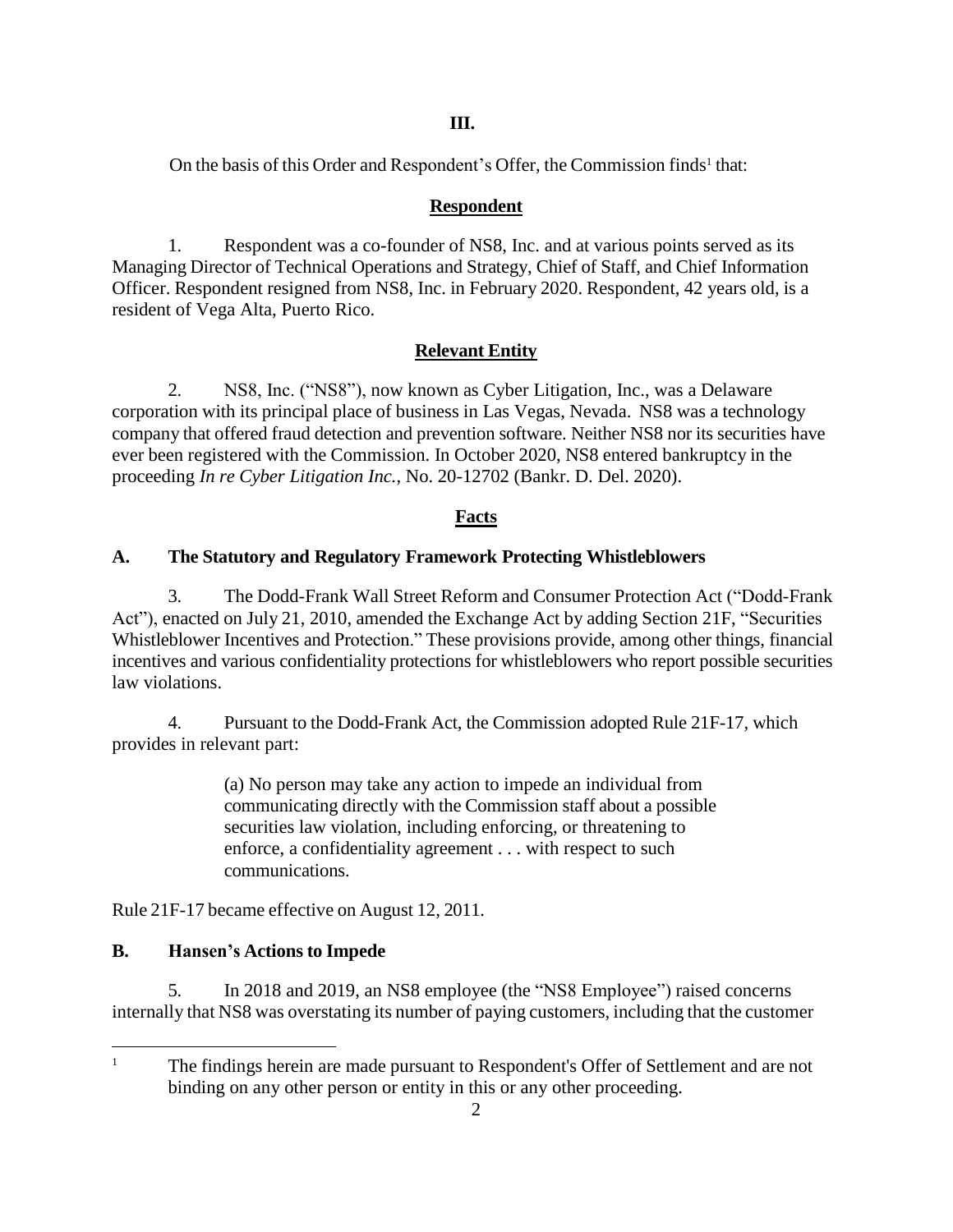data (including purported customer numbers and monthly revenue) used to formulate external communications—including to potential and existing investors—was false. During this period, the NS8 Employee also raised his concerns about NS8's customer numbers directly to Respondent although the NS8 Employee never directly or indirectly reported to Respondent.

6. In July 2019, through counsel, the NS8 Employee submitted a tip to the SEC.

7. In August 2019, the NS8 Employee raised his concerns directly to Respondent that NS8 may have falsely inflated customer counts. During the course of the conversation, the NS8 Employee told Respondent that unless NS8 addressed this inflated customer data, he would reveal his allegations to NS8's customers, investors, and any other interested parties. Respondent suggested that the NS8 employee raise his concerns directly to his supervisor or the CEO.

8. Later that day, in a phone call with his supervisor, the NS8 Employee reiterated his concerns that NS8 may be falsely inflating customer counts. In that conversation, the NS8 Employee again stated that he could reveal his allegations to NS8's customers, investors, and any other interested parties. The supervisor then called Respondent and indicated that he had a conversation with the NS8 Employee about the allegations.

9. Shortly after, Respondent messaged the CEO, "[P]lease call me ASAP. This is EXTREMELY URGENT." Respondent and the CEO then spoke. Respondent understood that the NS8 Employee's concerns involved a possible securities law violation, including potential fraud against NS8's investors.

10. After Respondent spoke to the CEO, both took steps to remove the NS8 Employee's access to NS8's IT systems. At one point, the CEO told Respondent that he removed NS8 Employee's administrator privileges to one system but kept read-only access "so it looks like an error."

11. The CEO also asked if Respondent had "agent on [the NS8 Employee's company] laptop." "Agent" referred to a tool that permitted NS8 IT, including Respondent, to remotely access NS8-issued laptops and provide IT support—including viewing what was happening on a laptop screen in real time. Respondent replied, "I can watch what he is doing if we care."

12. Respondent messaged the CEO: "I want to give you a password to login his laptop. . . [f]rom there, I'm hoping he is dumb enough to have his Keeper password memorized and see what's in there." "Keeper" referred to a password management system that NS8 employees used to save passwords to various NS8-related applications. The NS8 Employee also chose to save passwords for his personal email and other applications in his Keeper.

13. The next day, Respondent met the CEO at NS8's office. Respondent used NS8's administrative account to access the NS8 Employee's company computer. Respondent then left the NS8 Employee's computer and password in the CEO's office.

14. That same day, the NS8 Employee's saved "Keeper" personal passwords were used to access his Hotmail, Dropbox, Facebook, Glassdoor, and Google accounts on his NS8-issued laptop.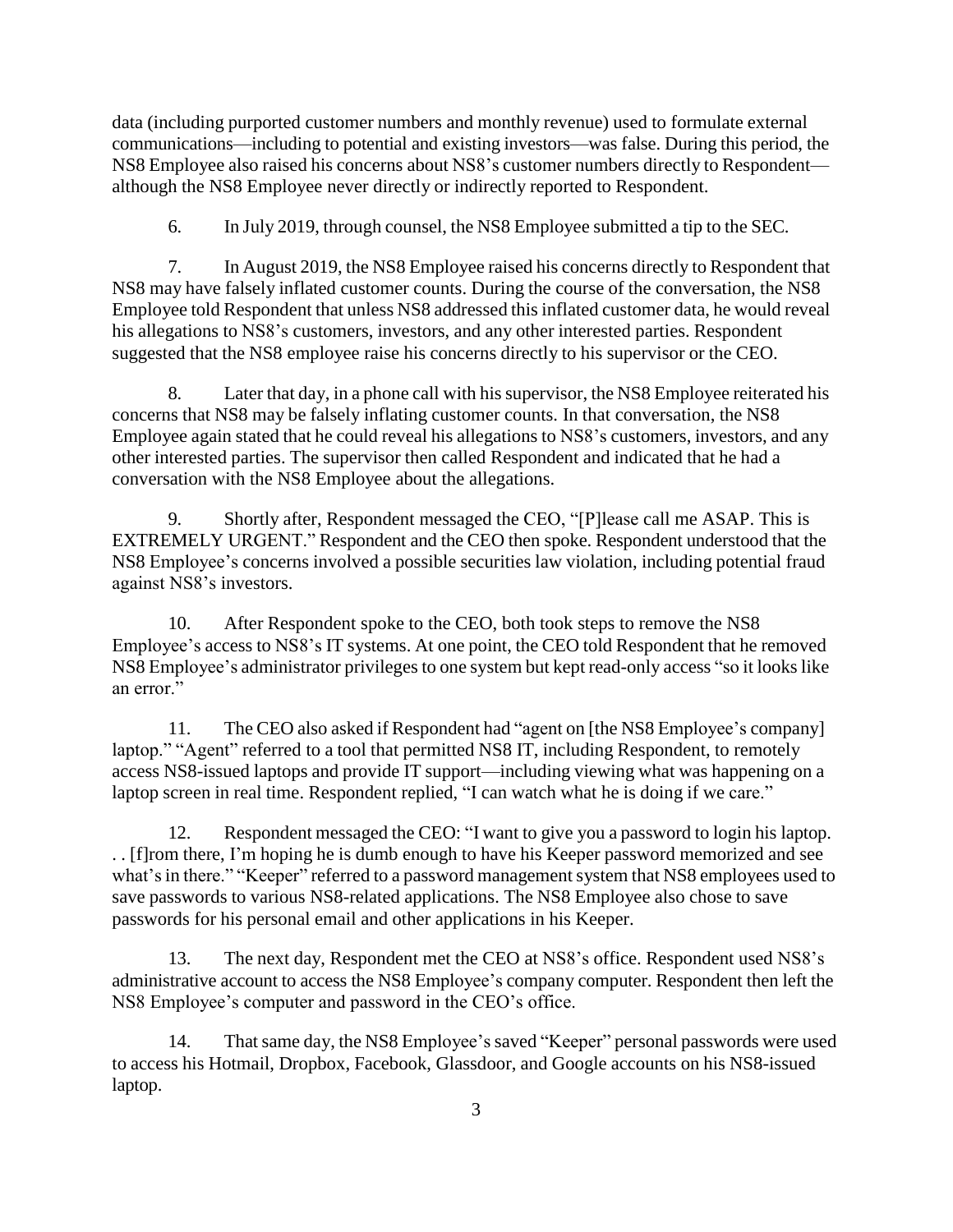15. Later that week, the CEO fired the NS8 Employee.

## **Violation**

16. As a result of the conduct described above, Respondent violated Rule 21F-17(a) of the Exchange Act.

### **IV.**

In view of the foregoing, the Commission deemsit appropriate to impose the sanctions agreed to in Respondent's Offer.

Accordingly, it is hereby ORDERED that:

A. Pursuant to Section 21C of the Exchange Act, Respondent cease and desist from committing or causing any violations and any future violations of Rule 21F-17(a).

B. Respondent shall, within 30 days of the entry of this Order, pay a civil money penalty in the amount of \$97,523 to the Securities and Exchange Commission. The Commission may distribute civil money penalties collected in this proceeding if, in its discretion, the Commission orders the establishment of a Fair Fund pursuant to 15 U.S.C. § 7246, Section 308(a) of the Sarbanes-Oxley Act of 2002. The Commission will hold funds paid pursuant to this paragraph in an account at the United States Treasury pending a decision whether the Commission, in its discretion, will seek to distribute funds or, subject to Exchange Act Section  $21F(g)(3)$ , transfer them to the general fund of the United States Treasury. If timely payment is not made, additional interest shall accrue pursuant to 31 U.S.C. §3717.

Payment must be made in one of the following ways:

- (1) Respondent may transmit payment electronically to the Commission, which will provide detailed ACH transfer/Fedwire instructions upon request;
- (2) Respondent may make direct payment from a bank account via Pay.gov through the SEC website at [http://www.sec.gov/about/offices/ofm.htm;](http://www.sec.gov/about/offices/ofm.htm) or
- (3) Respondent may pay by certified check, bank cashier's check, or United States postal money order, made payable to the Securities and Exchange Commission and hand-delivered or mailed to:

Enterprise Services Center Accounts Receivable Branch HQ Bldg., Room 181, AMZ-341 6500 South MacArthur Boulevard Oklahoma City, OK 73169